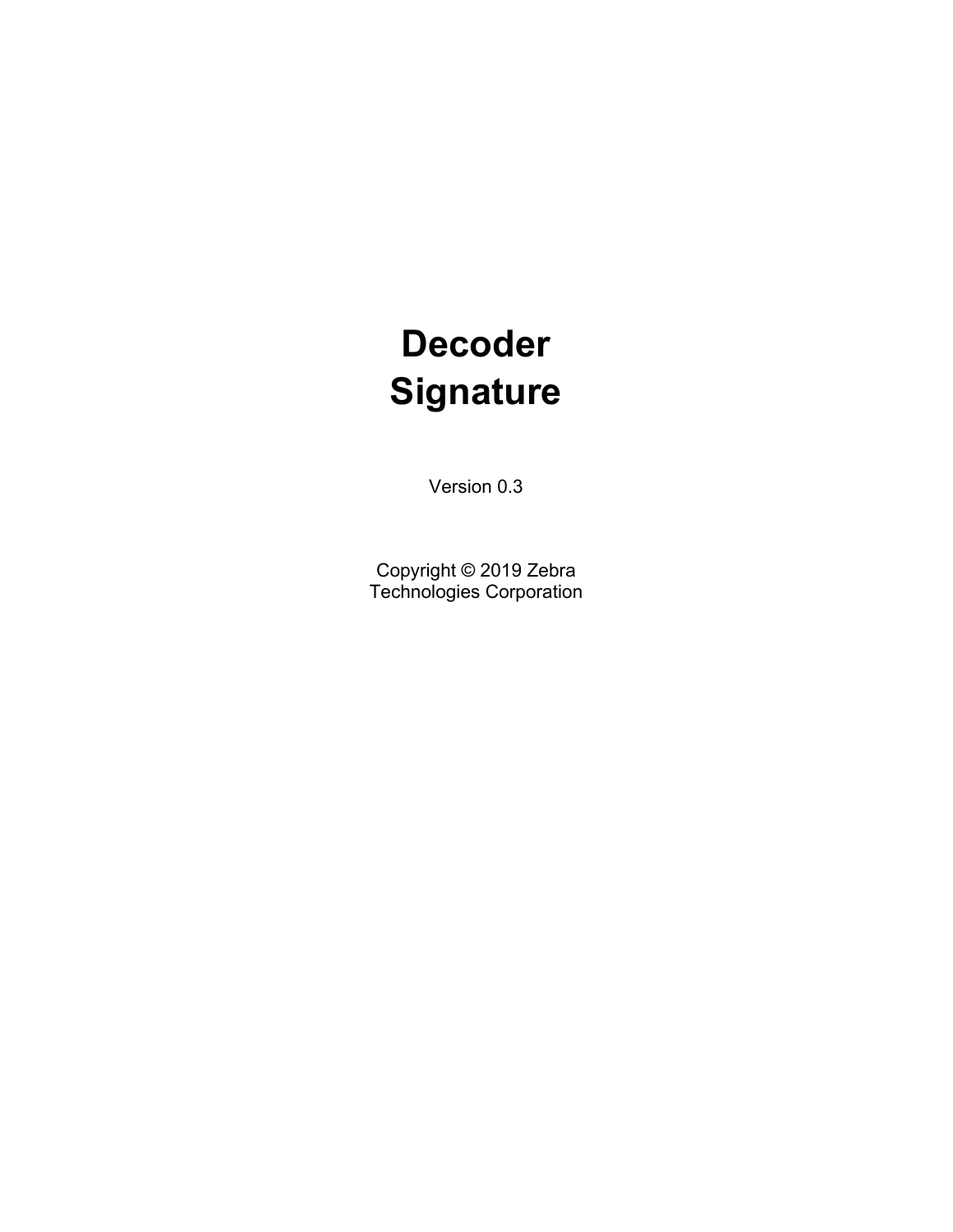# 1. Introduction

Decoder Signature is a special pattern that encloses an area in a document, such as a signature, and allows that specific area to be captured as an image by a scanner.

### 2. Code Structure

#### 2.1 Signature Capture Area

A Decoder Signature is printed as two identical patterns on either side of a signature capture area, as shown in Figure 1. Each pattern extends the full height of the signature capture area.

The box is optional. For example, one can omit the box completely, replace it with a single baseline, or print a baseline with an "X" on top of it towards the left, as is customarily done in the U.S. to indicate a request for signature. However, if an "X" or other marking is added in the signature box area, it is captured together with the signature.



#### 2.2 **Decoder Signature** Pattern Structure

A Decoder Signature pattern structure consists of a start pattern followed by a separator space, a signature capture box, a second separator space, and then a stop pattern. Assuming that X is the dimension of the thinnest element in the pattern, the start and stop patterns each contains 9X total width in 4 bars and 3 spaces. In addition, a 7X quiet zone is required to the left and to the right of the Decoder Signature pattern. This structure is shown in Figure 2.



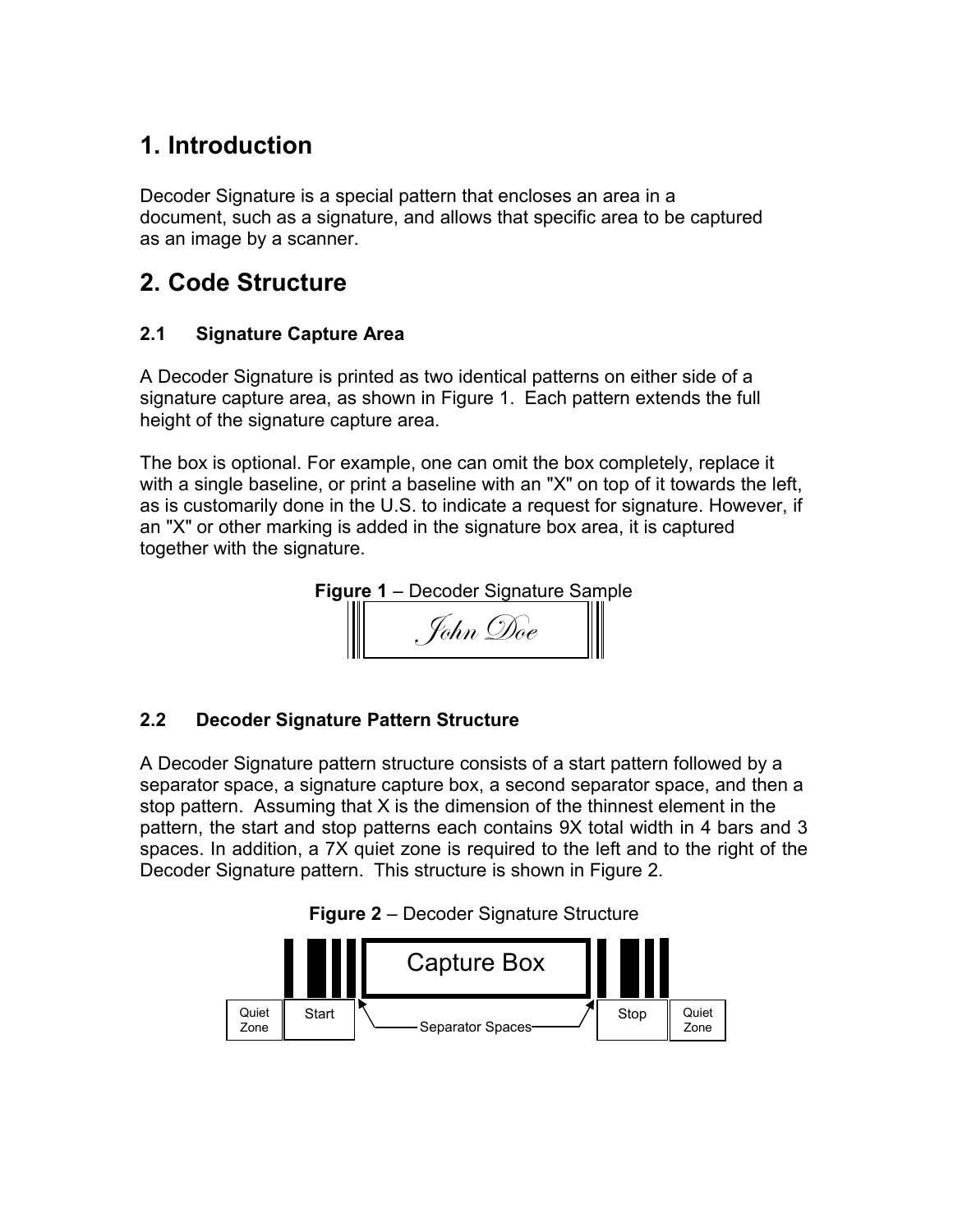The separator spaces on either side of the signature capture box are between 1X and 3X wide.

# 3. Start / Stop Patterns

The accepted start / stop patterns are illustrated in Table 1. The pattern used on either side of a signature capture box must be the same.

|   |              | <b>Bar/Space Patterns</b> | <b>Type</b> |   |   |   |  |
|---|--------------|---------------------------|-------------|---|---|---|--|
| B | $\mathbf{s}$ | B                         | l S         | B | S | B |  |
|   |              | 2                         | 2           |   |   |   |  |
|   | 2            | 2                         |             |   |   |   |  |
| 2 |              |                           | 2           |   |   |   |  |
| 2 | 2            |                           |             |   |   |   |  |
|   |              |                           |             |   |   |   |  |

**Table 1** – Start / Stop Pattern Definitions

Table 2 lists parameters users can select in their device. The parameters are used to generate the image of the captured signature.

| <b>Parameter</b>      | <b>Defined</b>            |  |  |  |
|-----------------------|---------------------------|--|--|--|
| Width                 | Number of pixels          |  |  |  |
| Height                | Number of pixels          |  |  |  |
| Format                | JPEG, BMP, TIFF           |  |  |  |
| JPEG quality          | A value between 1 and 100 |  |  |  |
| <b>Bits Per Pixel</b> | 1(2 levels)               |  |  |  |
| (not applicable to    | 4 (64 levels)             |  |  |  |
| JPEG format)          | 8 (256 levels)            |  |  |  |

**Table 2** – User Defined Decoder Signature Parameters

BMP format does not use compression, while JPEG and TIFF formats do.

### 4. Dimensions

The size of the signature capture box is determined by the height and separation of the start and stop patterns. The line width of the signature capture box is insignificant.

The thinnest element width, referred to as X here, is nominally 10 mils. In practice, it should be chosen as an exact multiple of the pixel pitch of the printer used. For example, when using a 203 DPI printer and printing 2 dots per module, the resulting X dimension will be 9.85 mils.